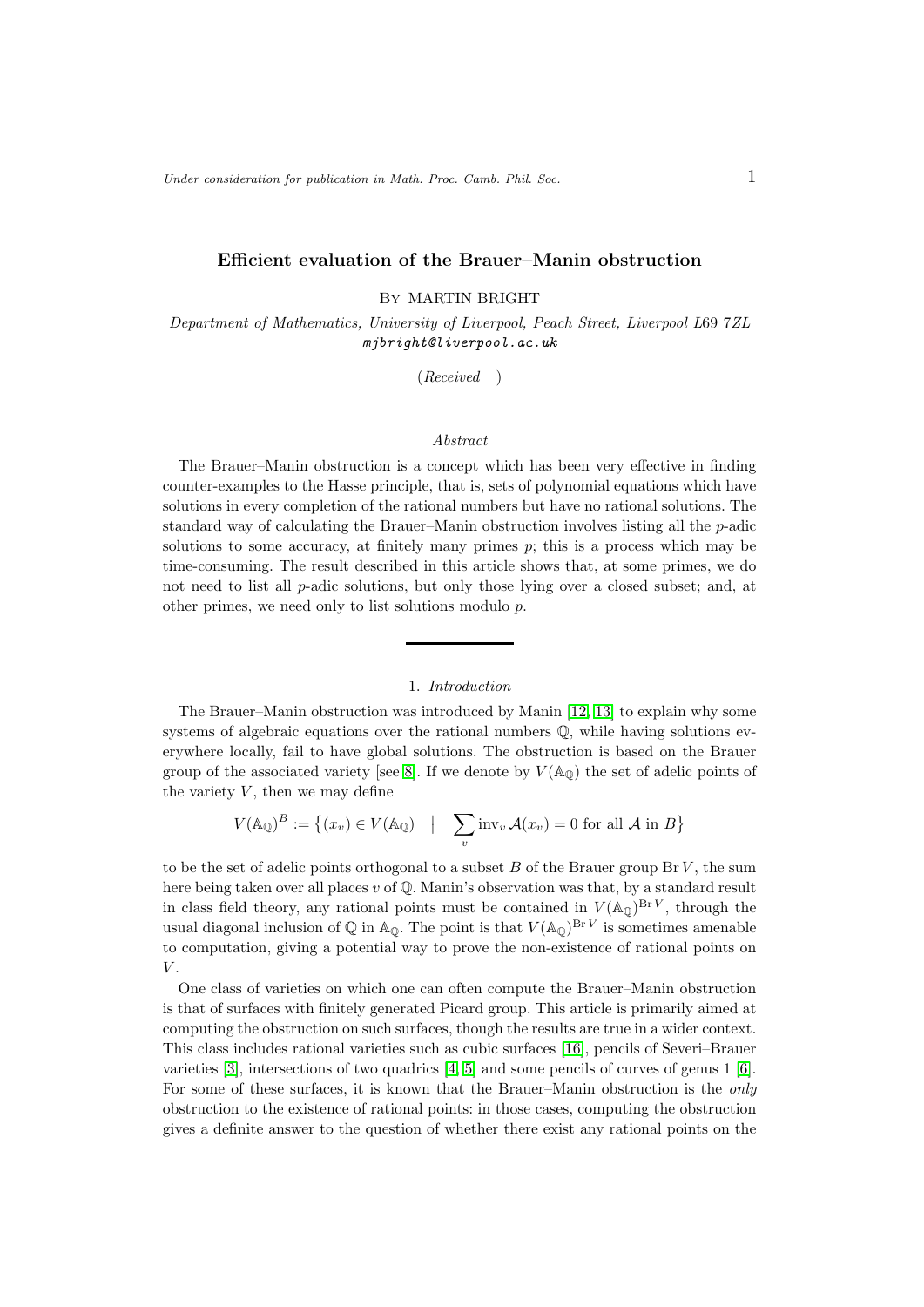surface. The Brauer–Manin obstruction has also recently been used to obtain interesting results on curves [\[7\]](#page-9-4).

In this article we address the problem of evaluating the obstruction associated to a given Azumaya algebra A. That is, we wish to compute the set  $V(\mathbb{A}_{\mathbb{Q}})^{\mathcal{A}}$ . The usual method for this is as follows. We consider the local invariant function

$$
V(\mathbb{Q}_v) \to \mathbb{Q}/\mathbb{Z} \quad : \quad x \mapsto \text{inv}_v \mathcal{A}(x)
$$

separately for each v. For all but finitely many v, depending on V and  $A$ , this function is zero. At each remaining place, the function is continuous, hence locally constant. By listing all the points of  $V(\mathbb{Q}_v)$  to sufficient accuracy, we can evaluate the local invariant everywhere. We then combine this information to obtain  $V(\mathbb{A}_{\mathbb{Q}})^{\mathcal{A}}$ .

However, listing all points on  $V(Q_v)$  to sufficient accuracy to compute the local invariant at each is a time-consuming process. The result proved in this article drastically reduces the amount of work needed to compute the Brauer–Manin obstruction. We assume that the Azumaya algebra is split by a finite extension of the base field – that is, it belongs to the so-called *algebraic* Brauer group  $Br_1(V)$ . The reduction of V modulo p falls into one or more irreducible components, which we assume to be reduced.

Suppose that A is split by an unramified extension of  $\mathbb{Q}_v$ ; then we prove that, at most points P of  $V(\mathbb{Q}_p)$  lying above only one component, the invariant depends only on which component that is. This means that the listing of points is now only needed on the intersections of distinct components, and possibly on the non-regular subschemes of components. In this case, the arguments leading to this result are very similar to those described by Harari [\[10,](#page-10-4) Section 2.4].

At primes where the splitting extension is tamely ramified, we show that this approach also gives a very useful result: at most of the points, it is enough to know the point modulo p in order to calculate the invariant there.

<span id="page-1-0"></span>THEOREM 1. Let X be a smooth complete variety over  $\mathbb{Q}_p$  and A an Azumaya algebra on X split by a finite Galois extension  $K/\mathbb{Q}_p$ . Fix a proper model  $\mathcal{X}/\mathbb{Z}_p$  of X and let

$$
q: X(\mathbb{Q}_p) \to \mathcal{X}(\mathbb{F}_p)
$$

be the reduction map. Let Y be an irreducible component of multiplicity  $1$  of the special fibre  $\tilde{X}$ . Then there exists a dense open subset U of Y such that

- if  $K/\mathbb{Q}_p$  is unramified, then  $\text{inv}_p \mathcal{A}$  is constant on  $q^{-1}U(\mathbb{F}_p)$ ;
- if  $K/\mathbb{Q}_p$  is tamely ramified, then  $\text{inv}_p \mathcal{A}$  is constant on  $q^{-1}\{x\}$ , for each  $x \in U(\mathbb{F}_p)$ .

We will define the subscheme  $U$  as follows:

- if  $K/\mathbb{Q}_p$  is unramified, U consists of those points on Y which are regular as points of  $\mathcal{X};$
- if  $K/\mathbb{Q}_p$  is ramified, U consists of the smooth points of Y.

It may be possible, by looking more closely at the geometry of  $X$ , to take a larger  $U$ than that defined here.

# 2. Proof of Theorem [1](#page-1-0)

If X is a variety over  $\mathbb{Q}_p$  and  $K/\mathbb{Q}_p$  a finite field extension, then  $X_K$  denotes the base extension of X to K. Similarly, if X is a scheme over  $\mathbb{Z}_p$ , then  $\mathcal{X}_K$  denotes the base extension of  $\mathcal X$  to  $\mathcal O_K$ .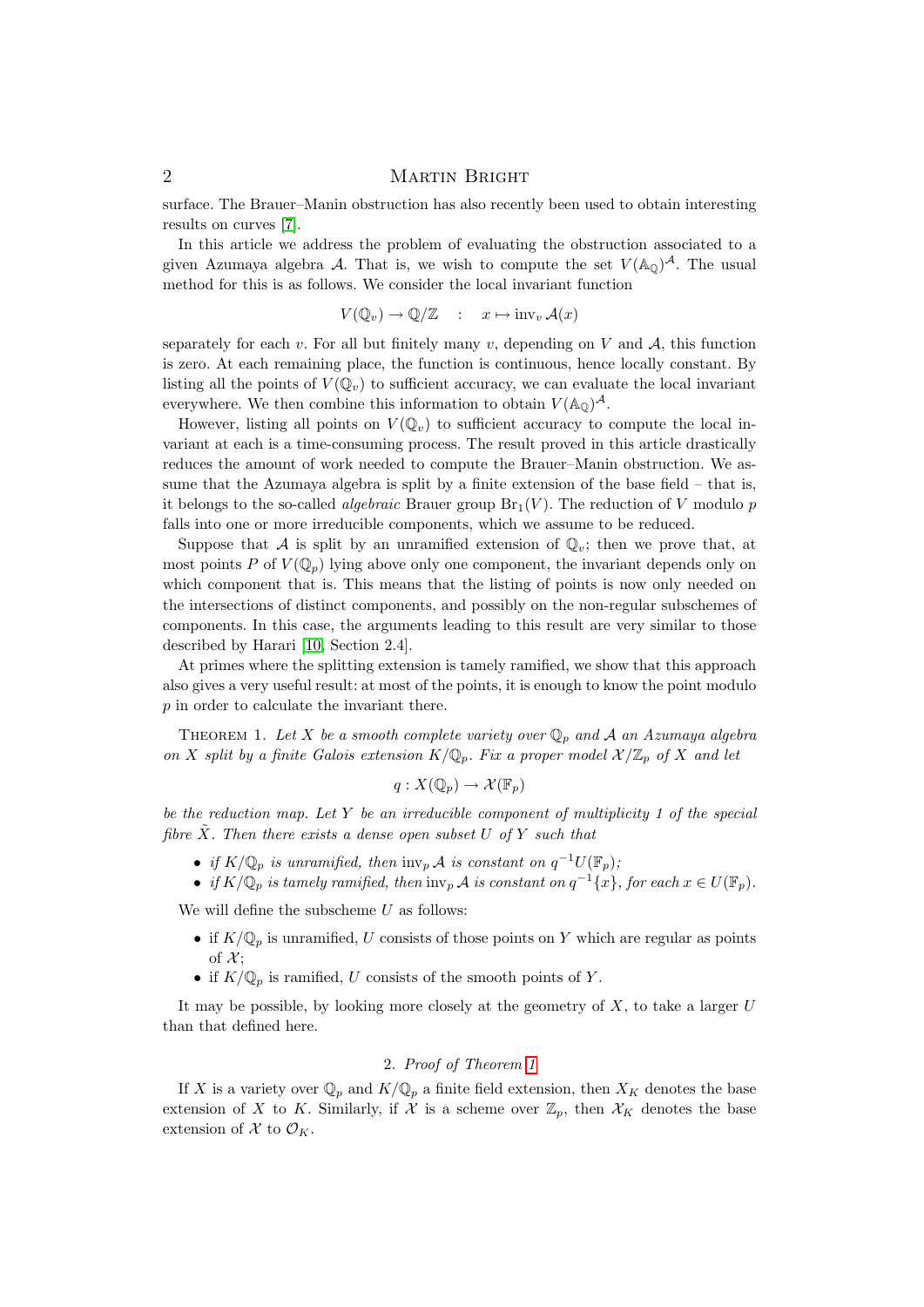If X is any scheme, then Div X denotes the group of Cartier divisors on X. Let Y be a reduced closed subscheme of  $\mathcal{X}$ ; then Div<sub>Y</sub>  $\mathcal{X}$  denotes the subgroup of Cartier divisors whose support is contained in  $Y$ . There is an exact sequence

$$
0 \to \text{Div}_Y \, \mathcal{X} \to \text{Div} \, \mathcal{X} \to \text{Div}(\mathcal{X} \setminus Y)
$$

in which the rightmost map is in general not surjective. In particular, we will apply this when Y is the special fibre of  $\mathcal{X}$ ; in that case, the notation Div' X will be used for the subgroup of Cartier divisors supported on the special fibre. The exact sequence becomes

$$
0 \to \mathrm{Div}' \, \mathcal{X} \to \mathrm{Div} \, \mathcal{X} \to \mathrm{Div} \, X.
$$

We now state a hypothesis which will be satisfied by all the schemes we will consider.

- Condition  $(*)$ . X is an integral Noetherian separated scheme over  $\mathbb{Z}_p$  such that
- (i) the generic fibre  $X$  is a smooth variety;
- (ii) the special fibre  $\tilde{X}$  is integral;

(iii) the sequence

<span id="page-2-0"></span>
$$
H^2(K/\mathbb{Q}_p, \text{Div}'\,\mathcal{X}_K) \to H^2(K/\mathbb{Q}_p, \text{Div}\,\mathcal{X}_K) \to H^2(K/\mathbb{Q}_p, \text{Div}\,\mathcal{X}_K) \tag{2.1}
$$

is exact.

In particular, the sequence [\(2](#page-2-0).1) is exact if  $\mathcal{X}_K$  is regular, for then Div  $\mathcal{X}_K$  is equal to the Weil divisor group and the sequence splits as a direct sum.

The scheme  $\mathcal X$  which we will be studying to prove Theorem [1](#page-1-0) is constructed as follows: take the given proper model for X over  $\mathbb{Z}_p$ , and then remove from the special fibre everything outside the open set U. This gives a scheme over  $\mathbb{Z}_p$  which is regular, and so satisfies Condition (\*). For, if  $K/\mathbb{Q}_p$  is unramified, then the morphism  $\mathcal{X}_K \to \mathcal{X}$  is étale and therefore the inverse image on  $\mathcal{X}_K$  of a regular point on  $\mathcal X$  is again regular [see [9,](#page-10-5) I, 9.2. On the other hand, suppose that  $K/\mathbb{Q}_p$  is ramified but instead that  $U = \tilde{X}$  is smooth over  $\mathbb{F}_p$ ; then X is smooth over  $\mathbb{Z}_p$  and so  $\mathcal{X}_K$  is smooth over  $\mathcal{O}_K$  [\[9,](#page-10-5) II, 1.3]. As  $\mathcal{O}_K$  is regular, it follows that  $\mathcal{X}_K$  is regular [\[9,](#page-10-5) II, 3.1].

If  $X$  is a scheme which is Noetherian, separated, integral and regular in codimension 1, then Div X is a subgroup of the group  $Z^1$ X of Weil divisors [see [11,](#page-10-6) II, 6.11.2]. This will be true in particular for schemes satisfying Condition (\*). For all codimensionone subschemes of the generic fibre certainly have regular local rings; the only other codimension-one subscheme is the special fibre, which has a local ring generated by  $p$ , so is also regular.

- The proof of Theorem [1](#page-1-0) consists of the following steps.
- (i) We will look at the map

<span id="page-2-1"></span>
$$
H^2(K/\mathbb{Q}_p, k(\mathcal{X}_K)^\times) \to H^2(K/\mathbb{Q}_p, \text{Div }\mathcal{X}_K)
$$
\n(2.2)

and show that an algebra whose image is 0 under this map, when evaluated at a point, gives rise to a 2-cocycle with values in  $\mathcal{O}_K^{\times}$ .

(ii) We will show that every Azumaya algebra on X is equivalent to a constant algebra plus an algebra giving 0 under the map (2·[2\)](#page-2-1).

It is only a short argument to proceed from these results to the theorem.

#### 2·1. The divisor map on Azumaya algebras

Let X be a smooth, irreducible variety over  $\mathbb{Q}_p$ . Let  $\mathcal{R}_X$  and  $\mathcal{D}_X$  denote the sheaves of rational functions and Cartier divisors respectively. Any Azumaya algebra on X can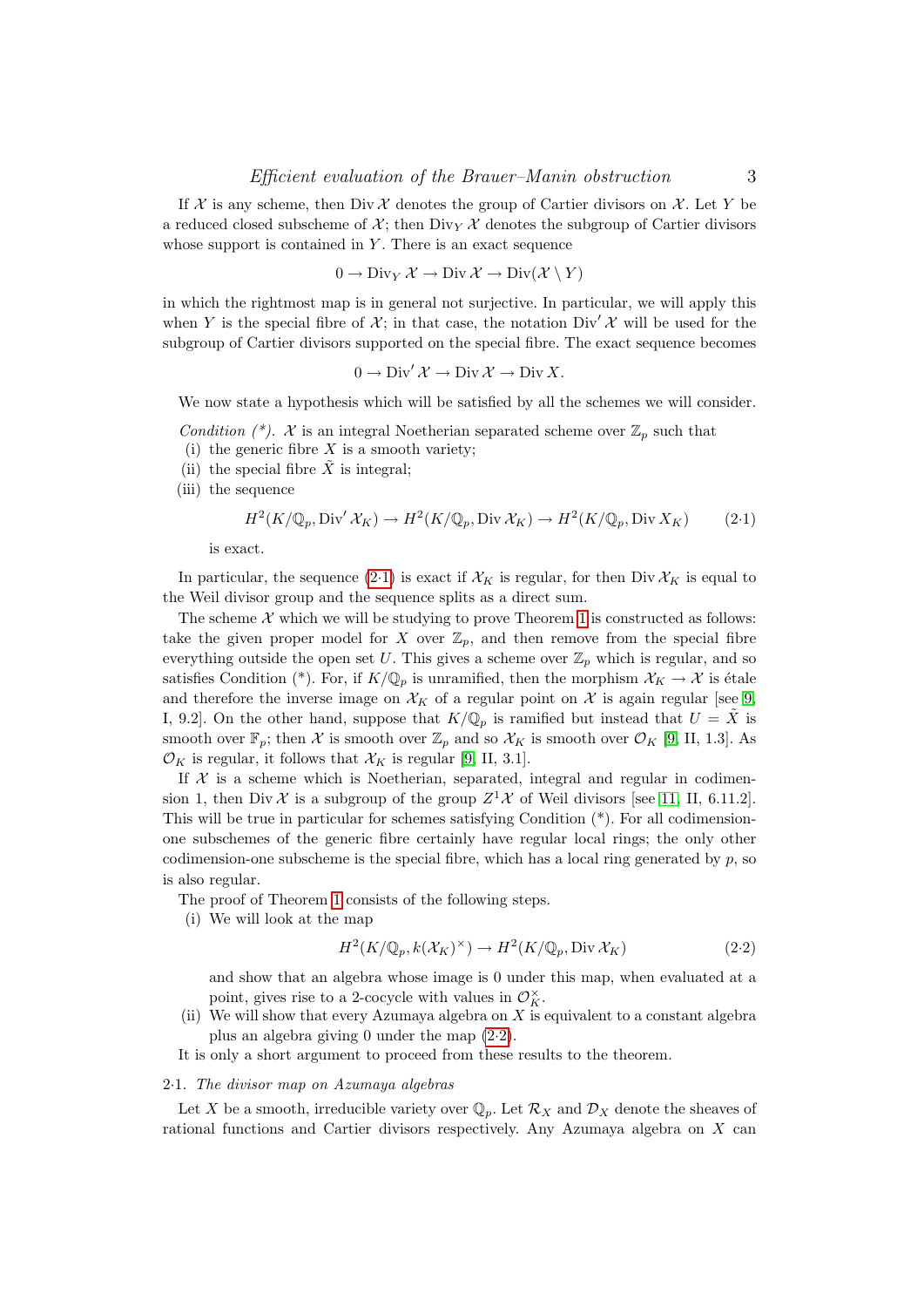be represented by an element of  $H^2(X, \mathcal{R}_X)$  which maps to 0 in  $H^2(X, \mathcal{D}_X)$ . If A is an Azumaya algebra split by a finite field extension  $K/\mathbb{Q}_p$ , then a stronger statement is true: A is represented by an element of  $H^2(K/\mathbb{Q}_p, k(X_K)^{\times})$  which maps to 0 in  $H^2(K/\mathbb{Q}_p, \text{Div } X_K)$ . This follows from the Hochschild–Serre spectral sequence and the fact that  $H^1(X, \mathcal{D}_X) = 0$ .

Now let X be our model of X over  $\mathbb{Z}_p$  satisfying Condition (\*). Let  $Br(X_K/X)$  denote the subgroup of Br X consisting of algebras which split over the extension  $K/\mathbb{Q}_p$ . Since the sequence  $(2.1)$  $(2.1)$  is exact, the map  $(2.2)$  gives rise to a map

$$
\phi_K: \mathrm{Br}(X_K/X) \to H^2(K/\mathbb{Q}_p, \mathrm{Div}'\,\mathcal{X}_K).
$$

When X is proper and regular and  $K/\mathbb{Q}_p$  is unramified, the purity theorem for the Brauer group (discussed by Grothendieck [\[8,](#page-10-2) III,6] and, we understand, proved by Gabber) states that an Azumaya algebra  $A$  on  $X$ , split by  $K$ , extends to an Azumaya algebra on X if and only if  $\phi_K(\mathcal{A}) = 0$ . In this case, evaluating A at a  $\mathbb{Q}_p$ -point of X always gives a trivial algebra: for the evaluation map factors through  $\text{Br } \mathbb{Z}_p = 0$ .

We will relax these hypotheses and see what happens even when  $K/\mathbb{Q}_p$  is ramified.

<span id="page-3-0"></span>LEMMA 2. Let  $V \to U$  be a finite surjective morphism of integral schemes, acted on by a group G such that  $U = V/G$  and  $G = \text{Gal}(k(V)/k(U))$ . Let  $\alpha$  be an element of  $H^2(G, k(V)^{\times})$  which maps to 0 in  $H^2(G, Div V)$ . Suppose that  $Pic V = 0$ . Then there exists a cocycle cohomologous to  $\alpha$  taking values in  $k[V]^{\times}$ .

*Proof.* As Pic  $V = 0$ , the sequence of G-modules

$$
0 \to k[V]^\times \to k(V)^\times \to \text{Div}\, V \to 0
$$

is exact. Part of the long exact sequence in cohomology is

$$
H^2(G, k[V]^\times) \to H^2(G, k(V)^\times) \to H^2(G, \text{Div } V)
$$

which gives the result.  $\square$ 

<span id="page-3-1"></span>PROPOSITION 3. Let X satisfy Condition  $(*)$ . Let P be a point of  $X(\mathbb{Q}_p)$  extending to a  $\mathbb{Z}_p$ -valued point of X. Let A be an Azumaya algebra on X split by a finite Galois extension  $K/\mathbb{Q}_p$ , and suppose that  $\phi_K(\mathcal{A})=0$ . Then  $\mathcal{A}(P)$  is represented by a cocycle in  $Z^2(K/\mathbb{Q}_p,\mathcal{O}_K^{\times}).$ 

*Proof.* Let Q be the unique point of  $X_K$  lying above P; let  $\tilde{P}$  and  $\tilde{Q}$  be the closed points associated to P and Q respectively. Consider the commutative diagram

$$
\begin{array}{ccc}\n\mathcal{O}_{\mathcal{X}_K, \tilde{Q}}^{\times} & \to & \mathcal{O}_K^{\times} \\
\cap & & \cap & \\
\mathcal{O}_{\mathcal{X}_K, Q}^{\times} & \xrightarrow{Q} & K^{\times} \\
\cap & & \\
k(\mathcal{X}_K)^{\times}\n\end{array}
$$

where the lower horizontal map is evaluation at Q, and the upper horizontal map is evaluation at the corresponding  $\mathcal{O}_K$ -point. We will apply Lemma [2](#page-3-0) to the covering Spec  $\mathcal{O}_{\chi_K,\tilde{Q}} \to \text{Spec } \mathcal{O}_{\chi,\tilde{P}}$ . The hypotheses are satisfied because

• A is Azumaya on X, so maps to 0 in  $H^2(K/\mathbb{Q}_p, \text{Div } X_K);$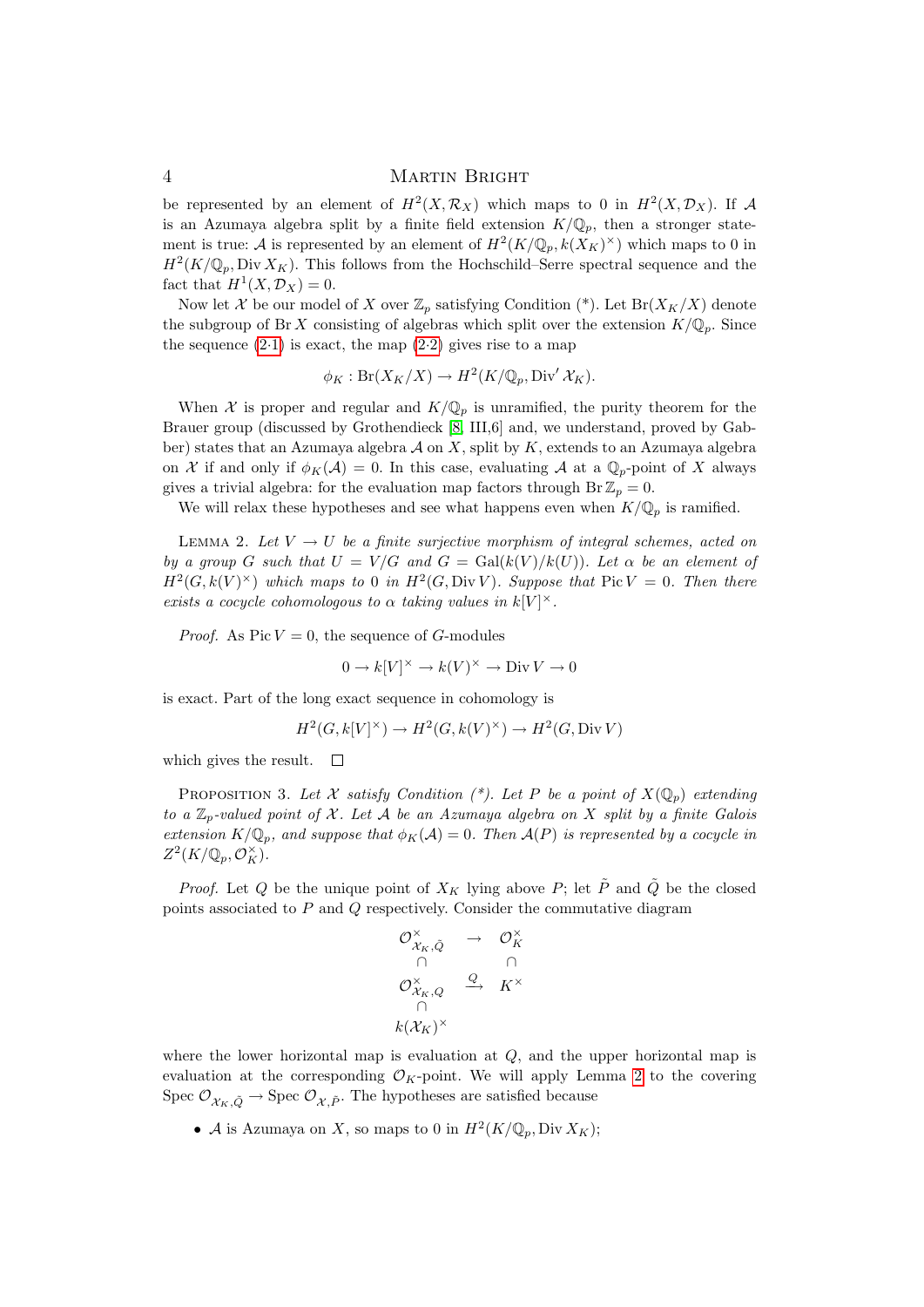- $\phi_K(\mathcal{A}) = 0$ ; combined with the previous fact, this shows that A maps to 0 in  $H^2(K/\mathbb{Q}_p, \text{Div }\mathcal{X}_K)$ , using the exactness of the sequence  $(2\cdot 1)$  $(2\cdot 1)$ ;
- Spec  $\mathcal{O}_{\mathcal{X}_{K},\tilde{O}}$  is local and so has trivial Picard group.

The conclusion is that we can represent A by a cocycle taking values in  $\mathcal{O}_{\mathcal{X}_K,\tilde{Q}}^{\times}$ ; the diagram above shows that evaluating this cocycle at  $Q$  gives a cocycle representing  $\mathcal{A}(P)$ which takes values in  $\mathcal{O}_K^{\times}$ .

<span id="page-4-1"></span>COROLLARY 4. If  $K/\mathbb{Q}_p$  is unramified, then  $\text{inv}_p \mathcal{A}(P) = 0$ .

*Proof.* In this case,  $H^2(K/\mathbb{Q}_p, \mathcal{O}_K^{\times}) = 0$ . See Serre [\[15,](#page-10-7) V,2].  $\Box$ 

<span id="page-4-2"></span>COROLLARY 5. If  $K/\mathbb{Q}_p$  is tamely ramified, then  $\text{inv}_p \mathcal{A}(P)$  depends only the reduction of P modulo p.

*Proof.* In this case  $H^2(K/\mathbb{Q}_p, U^1_K) = 0$ , where  $U^1_K$  is the group of units in  $\mathcal{O}_K$  congruent to 1 modulo the prime ideal  $\mathfrak{p}_K$ . This fact follows from the observation that  $U_K^1$  is a prop-group and that  $[K : \mathbb{Q}_p]$  is coprime to p. So the reduction map gives an isomorphism

$$
H^2(K/\mathbb{Q}_p,\mathcal{O}_K^{\times})\cong H^2(K/\mathbb{Q}_p,(\mathcal{O}_K/\mathfrak{p}_K)^{\times})
$$

through which evaluation at P factors.  $\Box$ 

#### 2·2. The divisor map on constant algebras

In this section we will show that, under hypotheses slightly stronger than Condition  $(*),$  any Azumaya algebra on X split by K can be made to satisfy the hypotheses of Proposition [3](#page-3-1) by adding a constant algebra, that is, an element of  $Br(K/\mathbb{Q}_p)$ .

<span id="page-4-0"></span>PROPOSITION 6. Let X satisfy Condition  $(*)$ . Let A be an Azumaya algebra on the generic fibre X which splits in a finite Galois extension K of  $\mathbb{Q}_p$ . Suppose that X has a  $\mathbb{Z}_p$ -point, and that either

- the special fibre of  $\mathcal{X}_K$  is irreducible; or
- $\mathcal{X}_K$  is regular; or
- $K/\mathbb{Q}_p$  is cyclic.

Then there exists a constant algebra B in  $Br(K/\mathbb{Q}_p)$  such that  $\phi_K(\mathcal{A} - B) = 0$ .

*Proof.* Let P be the closed point associated to the  $\mathbb{Z}_p$ -point on X. There is a unique closed point Q of  $\mathcal{X}_K$  lying over P. Write S for Spec  $\mathcal{O}_{\mathcal{X}_K,Q}$ .

The short exact sequence

$$
0 \to \mathcal{O}_{\mathcal{X}_K,Q}^\times \to k(\mathcal{X}_K)^\times \to \text{Div}\, \mathcal{S} \to 0
$$

gives rise to an exact sequence

$$
H^2(K/\mathbb{Q}_p, k(\mathcal{X}_K)^{\times}) \to H^2(K/\mathbb{Q}_p, \text{Div}\,\mathcal{S}) \to H^3(K/\mathbb{Q}_p, \mathcal{O}_{\mathcal{X}_K, Q}^{\times})
$$

of cohomology groups.  $Br(X_K/X)$  is contained in this left-hand group, and its image in the middle group factors through  $H^2(K/\mathbb{Q}_p, \text{Div}'\mathcal{X}_K)$ . It follows that the bottom row of the following commutative diagram is a complex.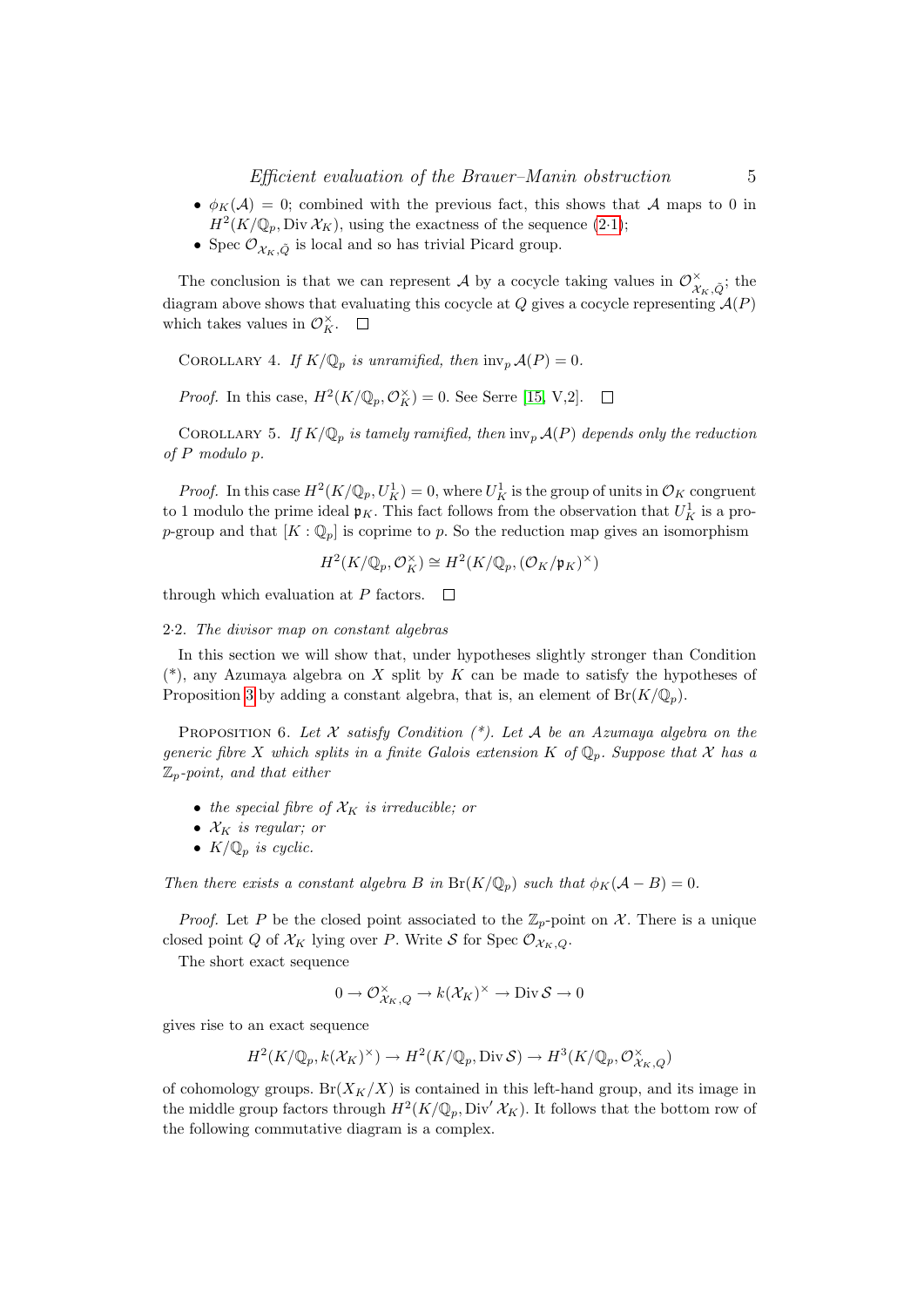$$
H^{2}(K/\mathbb{Q}_{p}, K^{\times}) \xrightarrow{\nu_{K}} H^{2}(K/\mathbb{Q}_{p}, \mathbb{Z}) \longrightarrow H^{3}(K/\mathbb{Q}_{p}, \mathcal{O}_{K}^{\times})
$$
  
\n
$$
\downarrow \qquad \qquad \downarrow \alpha \qquad \qquad \downarrow \beta \qquad (2.3)
$$
  
\n
$$
Br(X_{K}/X) \xrightarrow{\gamma} H^{2}(K/\mathbb{Q}_{p}, \text{Div}' \mathcal{X}_{K}) \longrightarrow H^{3}(K/\mathbb{Q}_{p}, \mathcal{O}_{\mathcal{X}_{K}, Q}^{\times})
$$

Here  $\alpha$  is the map  $1 \mapsto (\mathfrak{p}_K)$ ,  $\mathfrak{p}_K$  being the prime in K. The top row is easily seen to be exact.

To prove the proposition, we must show that the image of  $\alpha v_K$  contains that of  $\gamma$ . In fact it is enough to show that the image of  $\alpha$  contains that of  $\gamma$ : for the evaluation map at the  $\mathbb{Z}_p$ -point gives a left inverse to  $\beta$  and so  $\beta$  is injective. Some diagram-chasing shows that any element of  $H^2(K/\mathbb{Q}_p, \mathbb{Z})$  whose image under  $\alpha$  lies in the image of  $\gamma$  must lift to  $H^2(K/\mathbb{Q}_p, K^\times)$ . The proof will be completed by Lemma [7.](#page-5-0)

Remark. When  $K/\mathbb{Q}_p$  is cyclic and totally ramified, the proposition is trivial: the maps  $v_K$  and  $\gamma$  are zero.

In the statement and proof of the following lemma, the special fibre of  $\mathcal X$  will no longer be required to be irreducible. Let Y be a component of the special fibre; then by  $Y_L$  we mean the fibre product  $Y \times_{\mathcal{X}} \mathcal{X}_{L}$ .

<span id="page-5-0"></span>LEMMA 7. Let  $L/K$  be a finite Galois extension of local fields. Let  $\mathcal X$  be an integral scheme over  $\mathcal{O}_K$  and Y an integral component of the special fibre of X. Suppose either that  $Y_L$  is irreducible, that X is regular, or that  $L/K$  is cyclic. Then the map

<span id="page-5-1"></span>
$$
H^2(L/K, \mathbb{Z}) \to H^2(L/K, \text{Div}_Y \mathcal{X}_L)
$$
\n(2.4)

given by  $1 \mapsto (\mathfrak{p}_L)$  is surjective.

*Proof.* To save on notation, we will write  $\text{Div}_Y \mathcal{X}_L$  for the group of Cartier divisors on  $\mathcal{X}_L$  which are supported on the set-theoretic inverse image of Y.

Firstly, the lemma is true when  $Y_L$  is irreducible. In that case, we claim that the map

$$
\mathbb{Z} \to \text{Div}_Y \, \mathcal{X}_L : \quad 1 \mapsto (\mathfrak{p}_L)
$$

is an isomorphism of Galois modules. It is easy to see that  $\text{Div}_Y \mathcal{X}_L$  is free on one generator Y', so that  $(\mathfrak{p}_L) = nY'$  for some integer n. The Galois action on both groups is trivial. We must show that  $n = 1$ , and it is enough to do this separately for  $L/K$ unramified and for  $L/K$  totally ramified. We will write  $\pi$  for the morphism  $\mathcal{X}_L \to \mathcal{X}$ .

When  $L/K$  is unramified,

$$
(\mathfrak{p}_L) = (\pi^* \mathfrak{p}_K) = \pi^* Y;
$$

but, since  $\pi$  is étale and Y reduced,  $\pi^* Y$  is reduced [\[9,](#page-10-5) I, 9.2] and so  $n = 1$ .

When  $L/K$  is totally ramified of degree  $e$ , we have

$$
e(\mathfrak{p}_L) = (\pi^* \mathfrak{p}_K) = \pi^* Y
$$

and so  $\pi^*Y = enY'$ . But  $\pi$  is a flat, finite map; thus  $en = [L : K]$  and so  $n = 1$ . This completes the proof when  $Y_L$  is irreducible.

We will now show that the lemma is true when the group  $\text{Div}_Y \mathcal{X}_L$  of Cartier divisors is replaced by the group  $Z_Y^1 \mathcal{X}_L$  of Weil divisors supported on Y. In particular, this proves the lemma when  $\mathcal{X}_L$  is regular: for then these two groups coincide.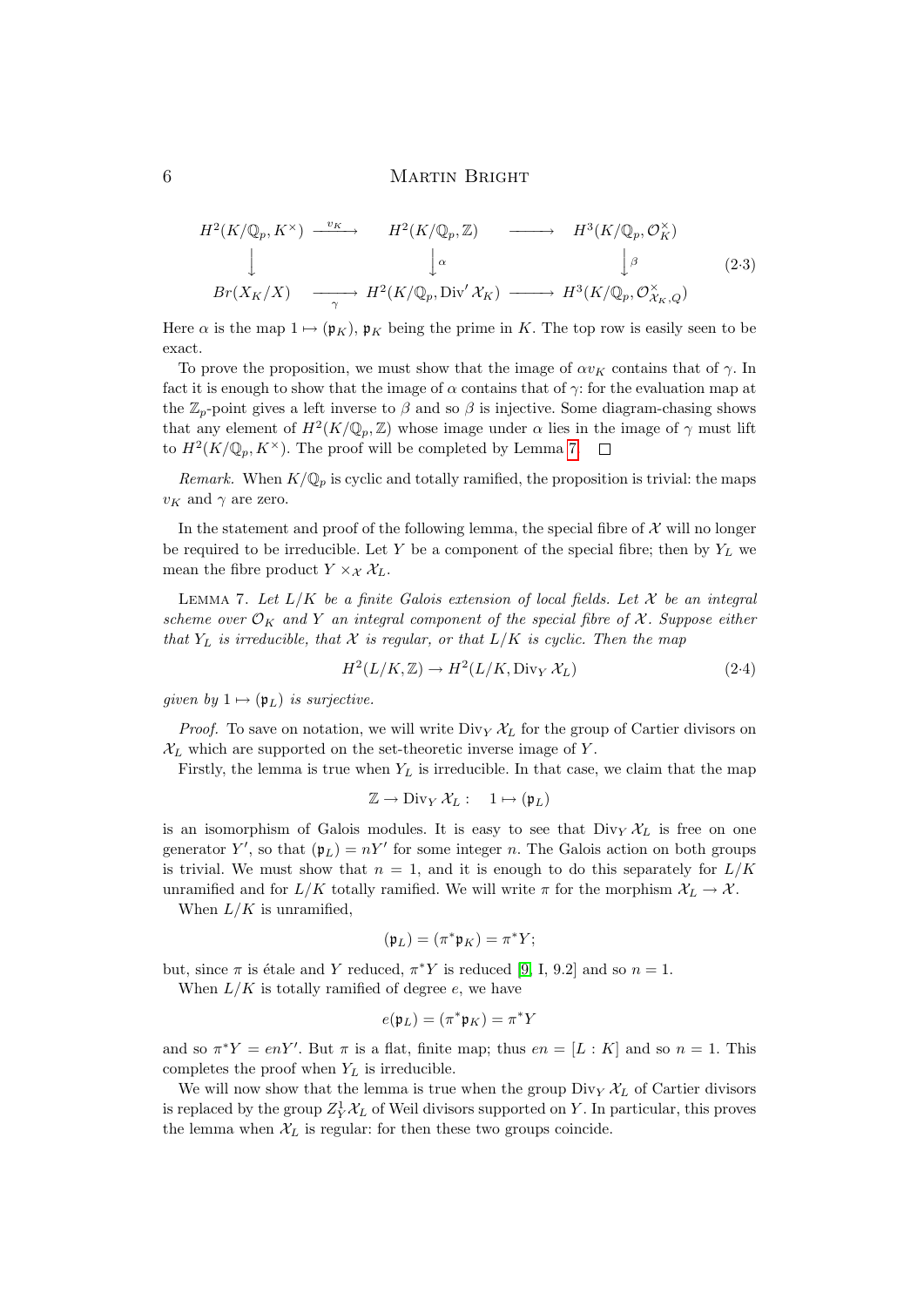Write G for Gal $(L/K)$ . Let Y' be an irreducible component of  $Y_L$ , and  $H \subseteq G$  the decomposition group of the generic point of Y'. Then the G-module  $Z_Y^1 \mathcal{X}_L$  is induced from the H-module  $Z_{Y'}^1 \mathcal{X}_L$ . For any  $i \geq 0$ , we have the following commutative diagram.

<span id="page-6-0"></span>
$$
H^{i}(H, \mathbb{Z}) \xrightarrow{\sim} H^{i}(H, Z_{Y}^{1}, \mathcal{X}_{L})
$$
\n
$$
\uparrow \qquad \qquad \uparrow \qquad \qquad \downarrow
$$
\n
$$
H^{i}(G, \mathbb{Z}) \xrightarrow{\delta} H^{i}(G, \operatorname{Ind}_{H}^{G} \mathbb{Z}) \xrightarrow{\sim} H^{i}(G, Z_{Y}^{1} \mathcal{X}_{L})
$$
\n
$$
(2.5)
$$

Here the two vertical arrows are isomorphisms by Shapiro's Lemma; and the top horizontal arrow is an isomorphism by the argument above. The arrow labelled  $\delta$  comes from the map  $\mathbb{Z} \to \text{Ind}_{H}^{G} \mathbb{Z}$  where, thinking of  $\text{Ind}_{H}^{G} \mathbb{Z}$  as  $\text{Hom}_{H}(\mathbb{Z}[G], \mathbb{Z})$ , the image of 1 is the function which is identically 1. The composite map  $\mathbb{Z} \to Z_Y^1 \mathcal{X}_L$  is indeed the map [\(2](#page-5-1).4), and moreover the composite map  $H^{i}(G,\mathbb{Z}) \to H^{i}(H,\mathbb{Z})$  is none other than the restriction: see Milne [\[14,](#page-10-8) II, 1.27].

Taking  $i = 2$  in the diagram [\(2](#page-6-0).5), the restriction map is surjective: for it is the map

$$
\mathrm{Hom}\,(G,\mathbb{Q}/\mathbb{Z})\to \mathrm{Hom}\,(H,\mathbb{Q}/\mathbb{Z})
$$

and  $\mathbb{O}/\mathbb{Z}$  is injective. It follows that the map  $(2.4)$  $(2.4)$  is surjective, completing this step of the proof.

Finally, suppose that G is cyclic. Then, for any  $G$ -module  $M$ , there is a surjective map

$$
H^0(G, M) \to H^2(G, M)
$$

given by cup-product with a chosen generator of  $H^2(G,\mathbb{Z})$ . There is a commutative diagram as follows.



In the top half, that the horizontal map is an isomorphism comes from the case  $i = 0$ of the diagram [\(2](#page-6-0)·5). Since the two other maps are injective, it follows that they are isomorphisms.

Therefore the composition  $H^0(G, \mathbb{Z}) \to H^2(G, \text{Div}_Y \mathcal{X}_L)$  is surjective, and hence so is the map  $(2-4)$  $(2-4)$ .  $\Box$ 

## 2·3. Completion of the proof

We can now finish the proof of Theorem [1.](#page-1-0)

*Proof of Theorem [1](#page-1-0)* Recall that the scheme  $\mathcal X$  was constructed from the given model of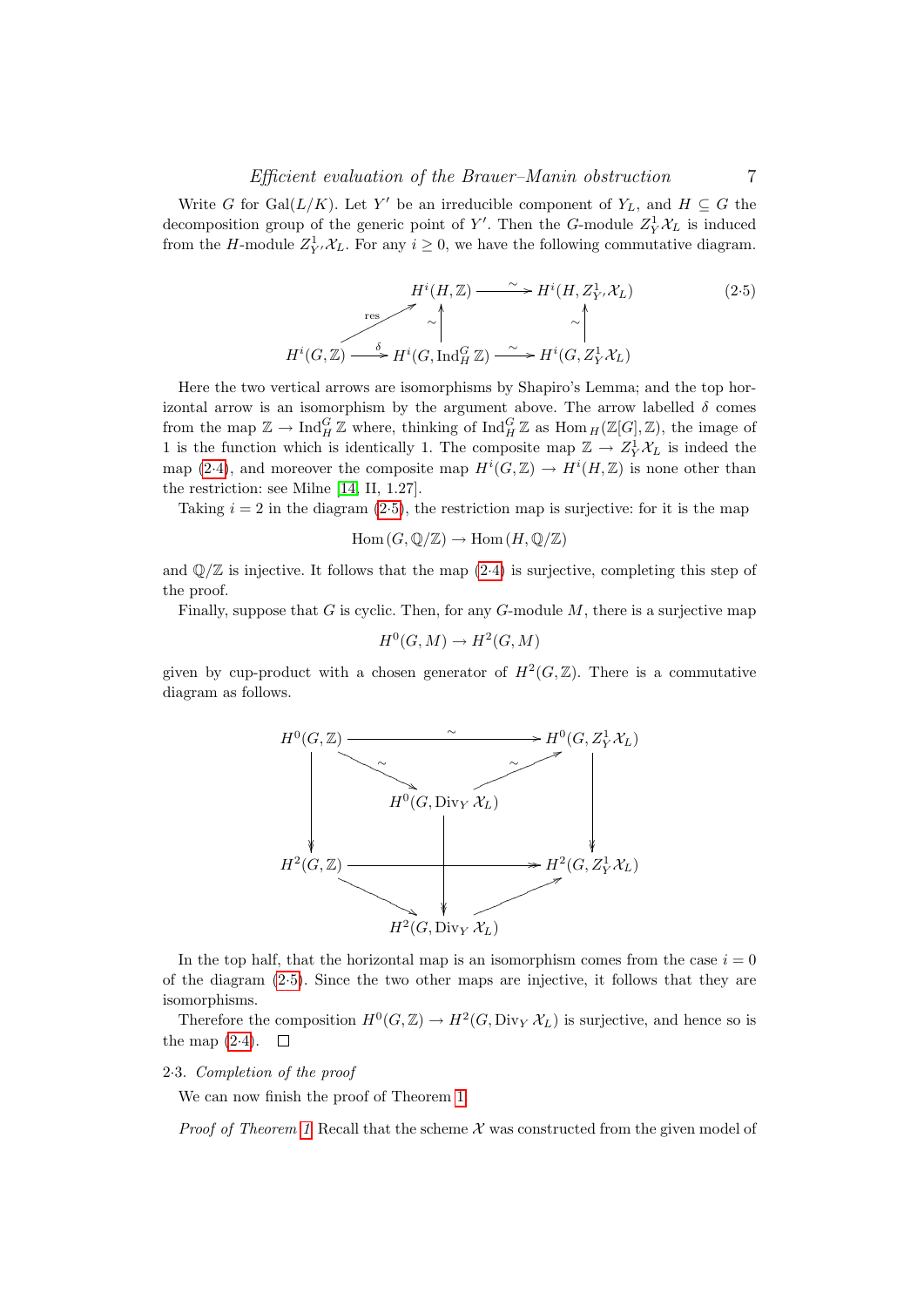X by removing all of the special fibre apart from the open subset  $U$ . By construction, the geometric hypotheses of Proposition [6](#page-4-0) are satisfied; and U has a  $\mathbb{Z}_p$ -point, for otherwise the theorem is vacuous. The conclusion is that there exists an algebra B in  $Br(K/\mathbb{Q}_p)$ such that  $\phi_K(\mathcal{A} - B) = 0$ .

Proposition [3](#page-3-1) and its corollaries, applied to  $A - B$ , complete the proof.  $\square$ 

# 3. Examples

### 3·1. Construction of an Azumaya algebra on some diagonal quartic surfaces

Let V be the diagonal quartic surface in  $\mathbb{P}^3$  defined by the equation

<span id="page-7-0"></span>
$$
a_0X_0^4 + a_1X_1^4 + a_2X_2^4 + a_3X_3^4 = 0
$$
\n(3.1)

where the  $a_i$  are rational integers. This is a K3 surface, hence has finitely generated Picard group; so it is possible to apply the methods described by Bright and Swinnerton-Dyer [\[1\]](#page-9-5) to compute the algebraic part of the Brauer group.

When  $a_0a_1a_2a_3$  is a square, Swinnerton-Dyer [\[17\]](#page-10-9) describes a fibration of V over  $\mathbb{P}^1$  in curves of genus 1 and uses this to produce Azumaya algebras on  $V$  by lifting elements of Br  $k(\mathbb{P}^1)$ . When  $a_0a_1a_2a_3$  is not a square, the same fibration itself defines an Azumaya algebra aplit by  $\mathbb{Q}(\sqrt{a_0a_1a_2a_3})$ , as described by Bright [\[2\]](#page-9-6). This may be summarised as follows:

PROPOSITION 8. Let V be the surface  $(3\cdot 1)$  $(3\cdot 1)$  and suppose that  $a_0a_1a_2a_3$  is not a square. Let  $\theta$  denote a square root of  $a_0a_1a_2a_3$ . Then there exists a function f on V, defined over Q, such that

$$
(f) = D + D' - 2\Pi
$$

where D is a curve of genus 1 defined over  $\mathbb{Q}(\theta)$ , D' is its conjugate, and  $\Pi$  is a plane section; and

$$
\mathcal{A} = (\mathbb{Q}(\theta)/\mathbb{Q}, f)
$$

defines a non-trivial Azumaya algebra on V .

We may assume that f can be written as a rational function on  $\mathbb{P}^3$ , such that neither the numerator nor the denominator is divisible by any constant prime factor; this can clearly be achieved by multiplying f by a constant factor.

Proposition [6](#page-4-0) is very simple in this case of a quadratic extension. If  $\mathbb{Q}(\theta)/\mathbb{Q}$  is unramified at  $p$ , then it shows that our Azumaya algebra  $A$  can be made to satisfy the conditions of Proposition [3](#page-3-1) by maybe multiplying the function  $f$  by  $p$ . If, on the other hand, the extension is ramified, then Proposition [6](#page-4-0) is trivial: at any component  $Y_{\mathbb{Q}(\theta)}$  of the special fibre, the function f has even valuation and so  $\phi_{\mathbb{O}(\theta)}(\mathcal{A})=0$ .

We will now look at what happens at odd primes where  $V$  has bad reduction. We will assume that V has points everywhere locally, and that

$$
0 \le v_p(a_i) \le 3
$$
 for all  $i, p$ .

Furthermore, we may assume that no prime  $p$  divides more than two of the  $a_i$ . For we can always multiply all the  $a_i$  by p and then remove fourth powers; in this way we will always reach the stage where at most two of the  $a_i$  are divisible by p, except when the  $v_p(a_i)$  are all different modulo 4. But in that case the surface is not locally soluble.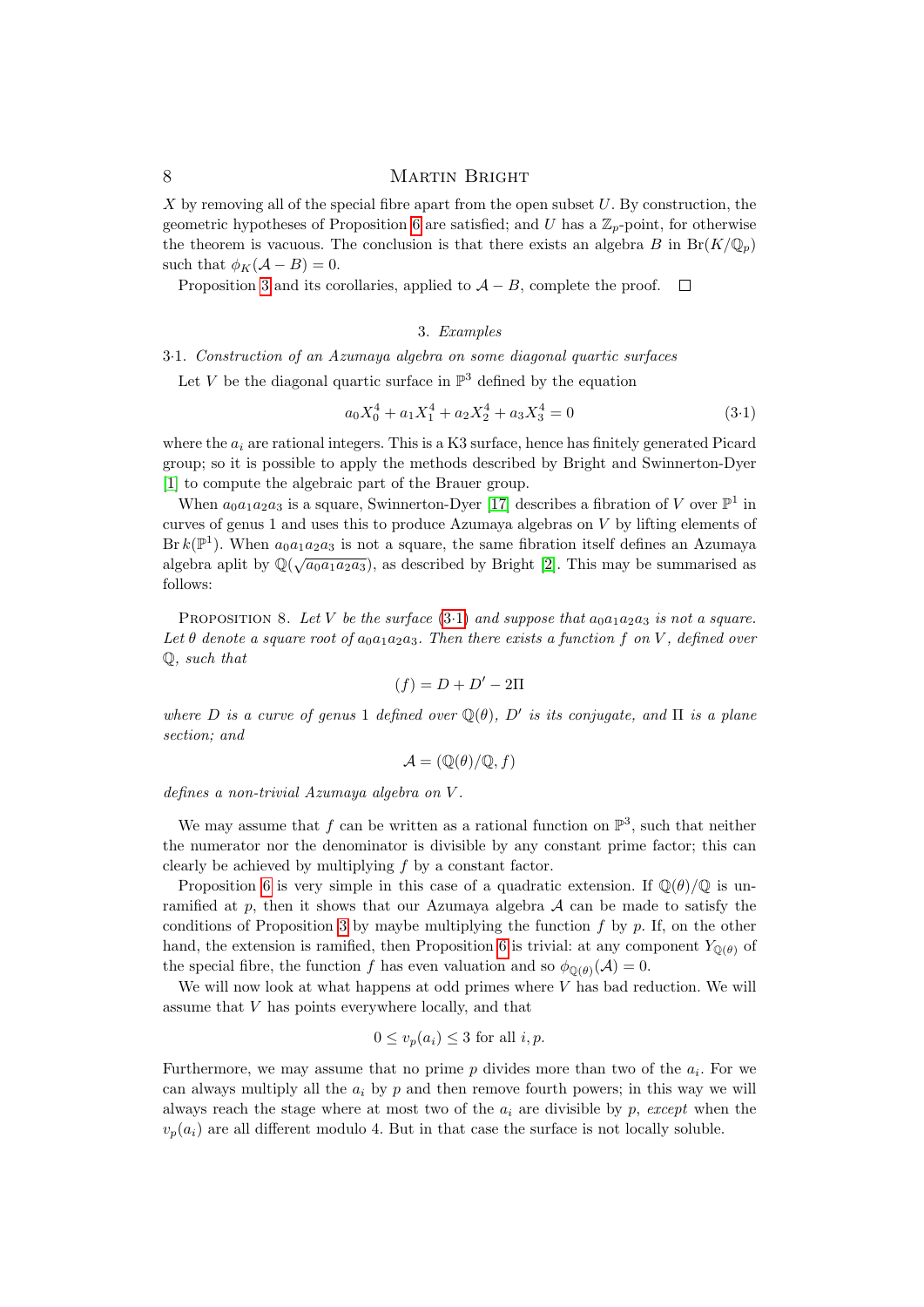3·2. Primes dividing one coefficient

<span id="page-8-3"></span>PROPOSITION 9. Let p be an odd prime dividing precisely one of the coefficients  $a_i$ . Then

- <span id="page-8-0"></span>(i) the reduction of  $V$  at  $p$  is a cone over a smooth plane quartic curve  $C$ ;
- <span id="page-8-1"></span>(ii) the reduction of f at p is the pullback of a function on  $C$ ;
- <span id="page-8-2"></span>(iii) the vertex of the cone does not lift to a point of  $V(\mathbb{Q}_p)$ .

*Proof.* Statement [\(i\)](#page-8-0) is obvious. For statement [\(ii\),](#page-8-1) consider the divisor of f, which is made up of curves of genus at most 1. The reduction of this modulo  $p$  will still be a union of curves of genus at most 1. By the Riemann-Hurwitz formula, the map from each of these components to the base curve C must be constant.

For statement [\(iii\),](#page-8-2) suppose without loss of generality that  $p$  divides  $a_0$ . Then any lift of the vertex to  $\mathbb{Q}_p$  is equivalent modulo p to  $(1:0:0:0)$ . So

$$
v_p(a_1X_1^4 + z_2X_2^4 + a_3X_3^4) \ge 4
$$

but  $v_p(a_0X_0^4) < 4$ , so the point does not lie on  $V(\mathbb{Q}_p)$ .

In particular, the reduction of  $V$  at  $p$  is irreducible. Proposition [6](#page-4-0) takes a very simple form: having removed any factors of  $p$  from the numerator and denominator of the rational function  $f$ , we have ensured that Proposition [3](#page-3-1) applies.

COROLLARY 10. If an odd prime p divides precisely one of the  $a_i$ , and does so to an even power, then  $\text{inv}_p \mathcal{A}(x) = 0$  for all  $x \in V(\mathbb{Q}_p)$ .

*Proof.* In this case,  $\mathbb{Q}(\theta)/\mathbb{Q}$  is unramified at p. Combine Proposition [9](#page-8-3) with Corol-lary [4.](#page-4-1)  $\square$ 

COROLLARY 11. If an odd prime p divides precisely one of the  $a_i$ , and does so to an odd power, then to evaluate A on  $V(\mathbb{Q}_p)$  it suffices to evaluate f at the points of  $C(\mathbb{F}_p)$ .

*Proof.* In this case,  $\mathbb{Q}(\theta)/\mathbb{Q}$  is tamely ramified at p. Combine Proposition [9](#page-8-3) with Corol-lary [5.](#page-4-2)  $\Box$ 

Remark. In this case, the divisor cut out by f on the curve C is divisible by 2 in Div C. Before evaluating f at each point of  $C(\mathbb{F}_p)$ , we should first check whether that divisor is in fact twice a principal divisor – if it is, then the reduction of  $f$  is a constant multiplied by a square and so  $\text{inv}_p \mathcal{A}$  is constant on  $V(\mathbb{Q}_p)$ .

As an example, consider the surface

<span id="page-8-4"></span>
$$
9X_0^4 + 10X_1^4 = 12X_2^4 + 13X_3^4. \tag{3.2}
$$

The construction described above gives the Azumaya algebra  $\mathcal{A} = (\mathbb{Q}(\sqrt{390})/\mathbb{Q}, f)$  where

$$
f = \frac{15X_0^2 + 12X_2^2 + 13X_3^2}{X_0^2}.
$$

At  $p = 5$ , the equation reduces to that of a cone over a plane quartic curve. The extension is tamely ramified. To evaluate  $inv_5 \mathcal{A}$  at a point, we look to see whether the value of the function  $(12X_2^2 + 13X_3^2)/X_0^2$  is square or non-square modulo 5. It turns out that both square and non-square values occur, and therefore there is no Brauer–Manin obstruction on the variety (3.[2\)](#page-8-4). The same happens at  $p = 13$ .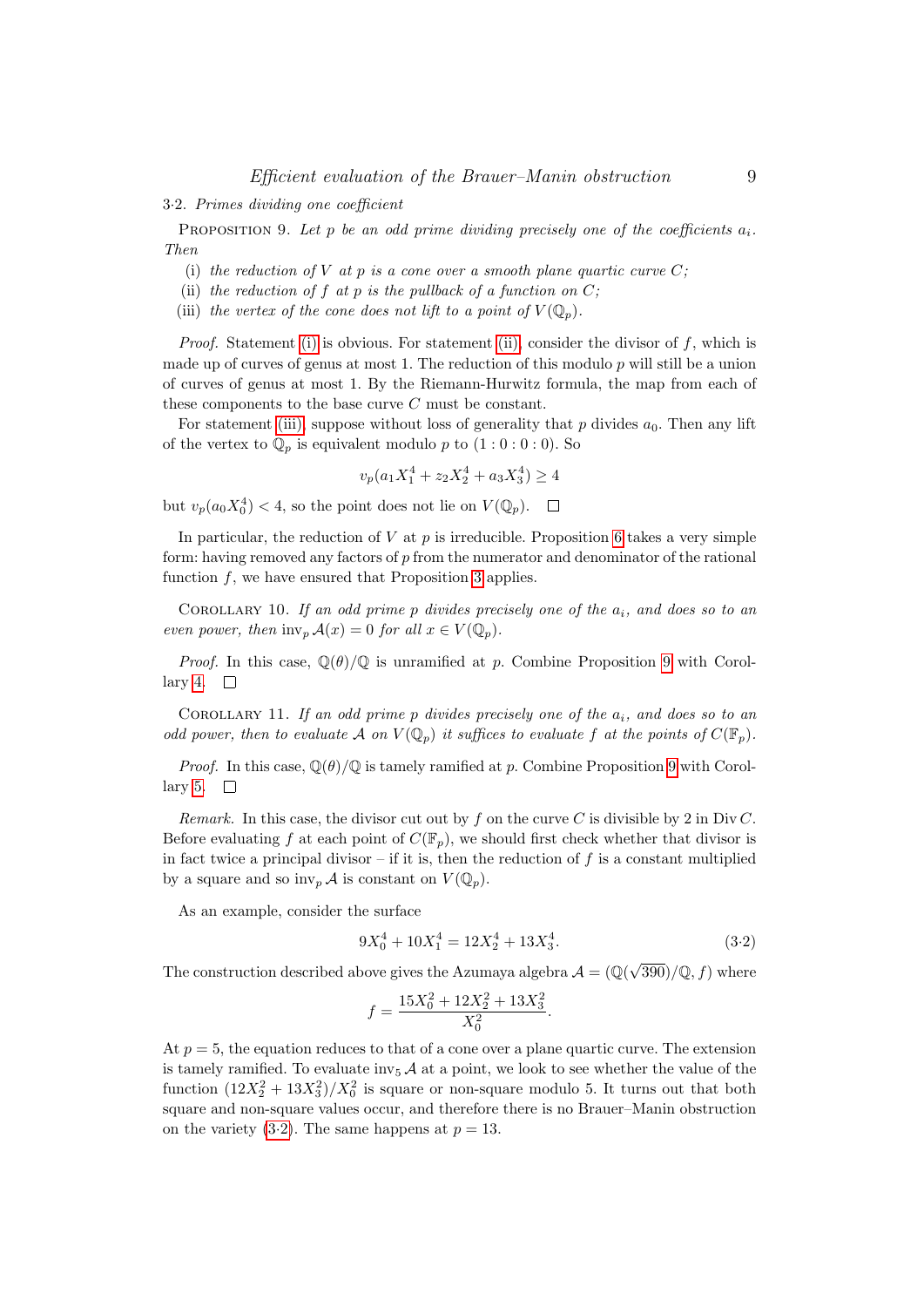## 3·3. Primes dividing two coefficients

Let  $p$  be an odd prime dividing precisely two of the coefficients  $a_i$ . Then the reduction of V at p consists of four planes intersecting in a common line  $L$ . In this case, several different things can happen depending on the Galois structure of the four planes and whether  $f$  has zeros or poles on any of them.

On the surface [\(3](#page-8-4)·2) introduced above, the reduction at  $p = 3$  is the union of four planes: two defined over  $\mathbb{F}_3$ , and the other two quadratic conjugates. The extension  $\mathbb{Q}(\sqrt{390})/\mathbb{Q}$ is ramified at 3. The function defining the Azumaya algebra reduces to  $(X_3/X_0)^2$ , which is invertible and square on each of those planes, and hence inv<sub>3</sub>  $\mathcal A$  is 0 except possibly on the line  $X_1 = X_3 = 0$  where the planes meet.

On the surface

<span id="page-9-7"></span>
$$
X_0^4 + 13X_1^4 = 3X_2^4 + 13X_3^4,\tag{3.3}
$$

the construction gives the Azumaya algebra  $\mathcal{A} = (\mathbb{Q}(\sqrt{3})/\mathbb{Q}, f)$  where

$$
f = \frac{-3X_0^2 - 26X_1^2 + 12X_2^2 + 13X_3^2}{X_0^2}.
$$

At 13, the surface [\(3](#page-9-7).3) reduces to four planes, each defined over  $\mathbb{F}_{13}$ . The function f is identically zero (with multiplicity 1) on two of those planes but not on the other two. Since the extension is unramified at 13, we deduce that  $inv_{13} \mathcal{A}$  is 0 at points of  $V(\mathbb{Q}_{13})$ lying above one of the planes where f is not zero. At points lying above the other two planes, we deduce that  $inv_{13} \mathcal{A}$  is equal to  $inv_{13}(\mathbb{Q}(\sqrt{3})/\mathbb{Q}, 13) = 1/2$ . We obtain no information about any points of  $V(\mathbb{Q}_{13})$  lying above the line L.

Acknowledgements. The author was supported by the Engineering and Physical Sciences Research Council through Grant GR/R82975/01. I thank Professor Jean-Louis Colliot-Thélène for his comments on an earlier version of this article.

#### References

- <span id="page-9-5"></span>[1] M. Bright and Sir Peter Swinnerton-Dyer. Computing the Brauer–Manin obstructions. Math. Proc. Cambridge Philos. Soc., 137(1):1–16, 2004. ISSN 0305-0041.
- <span id="page-9-6"></span>[2] M. J. Bright. Brauer groups of diagonal quartic surfaces. J. Symbolic Computation, 2005. To appear.
- <span id="page-9-0"></span>[3] J.-L. Colliot-Thélène and Sir Peter Swinnerton-Dyer. Hasse principle and weak approximation for pencils of Severi-Brauer and similar varieties. J. Reine Angew. Math., 453:49–112, 1994. ISSN 0075-4102.
- <span id="page-9-1"></span>[4] J.-L. Colliot-Thélène, J.-J. Sansuc, and P. Swinnerton-Dyer. Intersections of two quadrics and Châtelet surfaces. I. J. Reine Angew. Math., 373:37-107, 1987. ISSN 0075-4102.
- <span id="page-9-2"></span>[5] J.-L. Colliot-Thélène, J.-J. Sansuc, and P. Swinnerton-Dyer. Intersections of two quadrics and Châtelet surfaces. II. J. Reine Angew. Math., 374:72-168, 1987. ISSN 0075-4102.
- <span id="page-9-3"></span>[6] J.-L. Colliot-Thélène, A. N. Skorobogatov, and Sir Peter Swinnerton-Dyer. Hasse principle for pencils of curves of genus one whose jacobians have rational 2-division points. Inventiones Mathematicae, 134:579–650, 1998.
- <span id="page-9-4"></span>[7] E. V. Flynn. The Hasse principle and the Brauer-Manin obstruction for curves. Manuscripta Math., 115(4):437–466, 2004. ISSN 0025-2611.